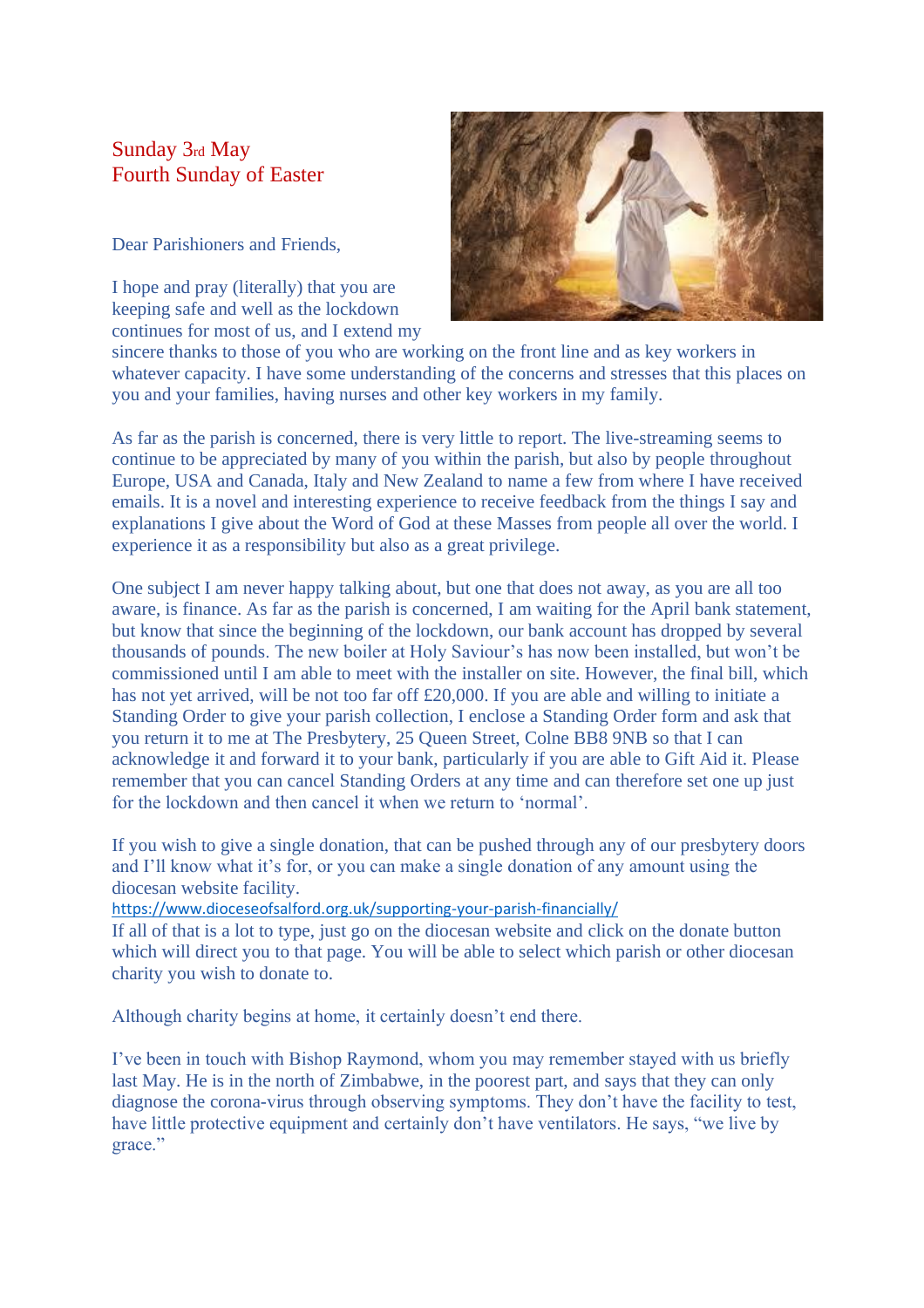## Also, Cafod are very anxious about their existing projects and about the additional calls on their help that they are receiving now when even their regular donations and dropping. Here is their request:

CAFOD, our Catholic Agency for Overseas Development, launched its coronavirus emergency appeal on 30 April. Coronavirus (Covid-19) has now spread worldwide, with confirmed cases in many countries where CAFOD works. The effects of coronavirus on developing countries are likely to be devastating. Many countries have very weak healthcare systems and will not be able to cope. Families without enough to eat and without access to clean water, possibly living with other diseases, will be particularly vulnerable to coronavirus. It is not just a public health emergency. Many of the world's most vulnerable people will lose their jobs and be unable to support their families. The poorest and most marginalised communities, working hard to transform their lives, will be pushed further into poverty. CAFOD is adapting its programmes to help manage the risk of coronavirus in communities and working with local Church aid agencies on the frontline of this crisis. They are already working to get food to where it is needed most; to improve hygiene, handwashing and sanitation in communities and households; producing radio messages, posters and leaflets in local languages on risks and prevention; and training community volunteers to carry out awareness campaigns. In order to continue protecting and improving the lives of those in poor communities, your prayers and gifts are needed now more than ever. While we are not able to hold collections in our church, you can donate at [cafod.org.uk/coronavirusappeal](https://cafod.org.uk/coronavirusappeal) .

In addition, Cafod have asked that I pass on the following information to you about other resources you may wish to access.

## **Adapting parish life to lockdown**

- [cafod.org.uk/parishes](https://cafod.org.uk/Fundraise/Parish-fundraising) has **a two-minute video message from me about the appeal** – please consider sharing this with your congregations however you are in touch – whether in online Masses or gatherings you're doing, or just by putting the link in an email

- Also at [cafod.org.uk/parishes](https://cafod.org.uk/Fundraise/Parish-fundraising) you'll find tips for gathering virtually, prayer resources, children's activities and our step-by-step guide to set up a **parish collection page online**.

- ideas from parishes round the country about [getting online as a parish community](https://blog.cafod.org.uk/2020/04/16/helping-your-congregation-get-online/)

- we also have a programme of **[online talks](https://cafod.org.uk/Volunteer/Online-talks)** about our response work as well as a weekly livestreamed Mass and Sunday Children's Liturgy, and next week this will include a webinar on getting your parish collections and community fundraising online.

Finally, I repeat my promises of prayers for you and your families. May God keep you all safe and well, and speed the day when we can be corporate Church, united not just spiritually but also physically present to each other at the table of the Lord. God bless you all.

## Fr. Peter

Our live-streamed Masses, which are also recorded, continue and are on Sundays at 9.30am and Monday to Saturday at 10.00am. I am delighted that we can join with Fr. Gerard and St. John Southworth parish, Nelson, in making this provision and forging a link between the parishes which I am sure will prove very rewarding in the future.